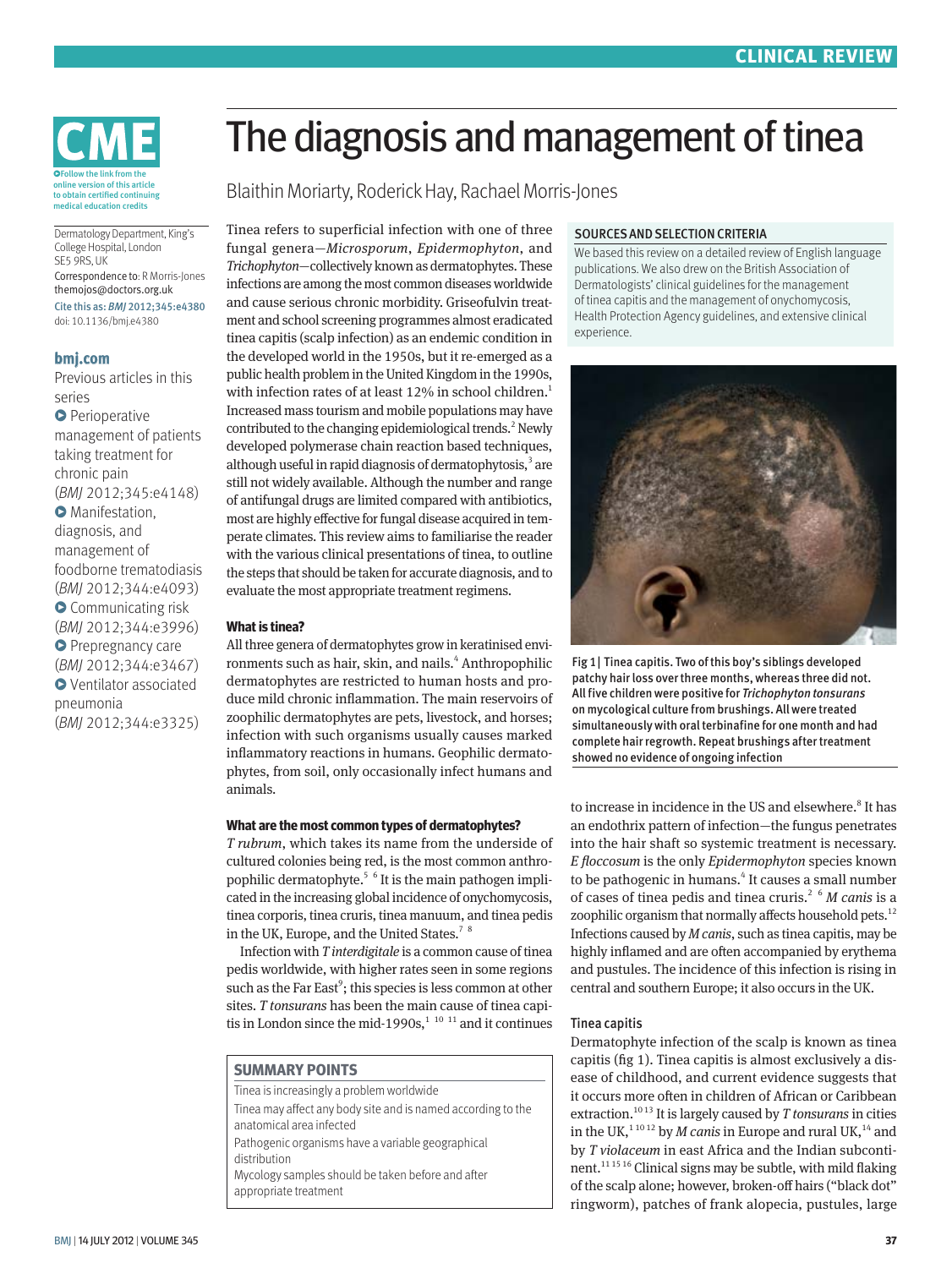#### Box 1|Presentations of tinea capitis

Diffuse scale: Similar in appearance to dandruff; may initially be masked with hair oils Grey patches with alopecia: Circular patches with marked scaling may be seen Black dots: Sites of broken-off hairs within patches of alopecia; seen mainly in endothrix infection Kerion: Often presents emergently with boggy, localised

swelling. It is caused by an aggressive inflammatory response to the organism and may be accompanied by cervical lymphadenopathy

Diffuse pustular lesions: Widespread scattered pustules; may have scanty organisms

inflammatory swellings (kerion), and tender occipital lymphadenopathy may also occur. Five distinct patterns of clinical infection are described (box  $1$ ).<sup>17</sup> Infection is often asymptomatic and undiagnosed, with consequent spread to close contacts, especially siblings, who should be screened.<sup>18</sup> *T tonsurans* may be isolated from the personal belongings of children with tinea capitis,19 and sterilisation of fomites, such as hairbrushes and combs, is recommended.<sup>20</sup> Adults rarely have tinea capitis,<sup>20</sup> although they may develop tinea corporis (of the head or neck) through spread from a child's scalp. Exclusion of infected children from school is no longer advised.<sup>20</sup><sup>21</sup> Disseminated eczema-like ("id") reactions occasionally occur with inflammatory tinea, usually at the start of systemic antifungal treatment.

#### Tinea unguium

Tinea unguium, a dermatophyte infection of the nails, is also known as onychomycosis (fig 2). In general nail plates are discoloured and may be thickened, brittle, or distorted and show onycholysis (lifting of the nail plate). Five major presentations of tinea unguium are currently  $recognised^{22}$ : distal and lateral subungual, proximal subungual, superficial white, endonyx, and total dystrophic onychomycosis, although a recent review has proposed refining this classification to help focus treatment according to species.23 The prevalence of onychomycosis is at least 12.4% in Europe, $24$  and the disease is often atypical and aggressive in patients with untreated HIV infection.<sup>25 26</sup> Onychomycosis of the toenails is more common than disease of the fingernails. Patients with psoriasis have an increased risk of onychomycosis because the abnormal psoriatic nail provides a portal for fungal entry. $w_1$  Because the two conditions may be clinically similar, laboratory confirmation is necessary before the start of oral treatment and should be repeated at the end of treatment. Failure to do this can result in unnecessary or unnecessarily long treatment regimens, because psoriatic nail dystrophy does not respond to antifungals.<sup>w2</sup> HIV may predispose to more frequent and severe infection and failure to respond to conventional doses of antifungals. $^{w3 w4}$ 

#### Tinea pedis

Tinea pedis (fig 3), dermatophytosis of the feet, commonly presents with scaling and maceration of the most lateral interdigital spaces extending medially. In addition, hyperkeratosis of the plantar and lateral aspect of the foot may be seen in



Fig 2| Tinea unguium, also known as onychomycosis. This patient presented with an 18 month history of worsening abnormality of her right great toenail. On review she was noted to have tinea pedis of the interdigital spaces of both feet



Fig 3| Tinea pedis in a patient who had initially been suspected to have psoriasis when she developed scaling on both plantar surfaces and the palm of her right hand. On review she was also noted to have nail dystrophy. *Trichophyton rubrum* grew on mycological culture from scrapings, although clippings were negative on two occasions. She declined to take a prolonged course of terbinafine so she received pulsed itraconazole for three months, which led to clearance of both the skin and nail abnormalities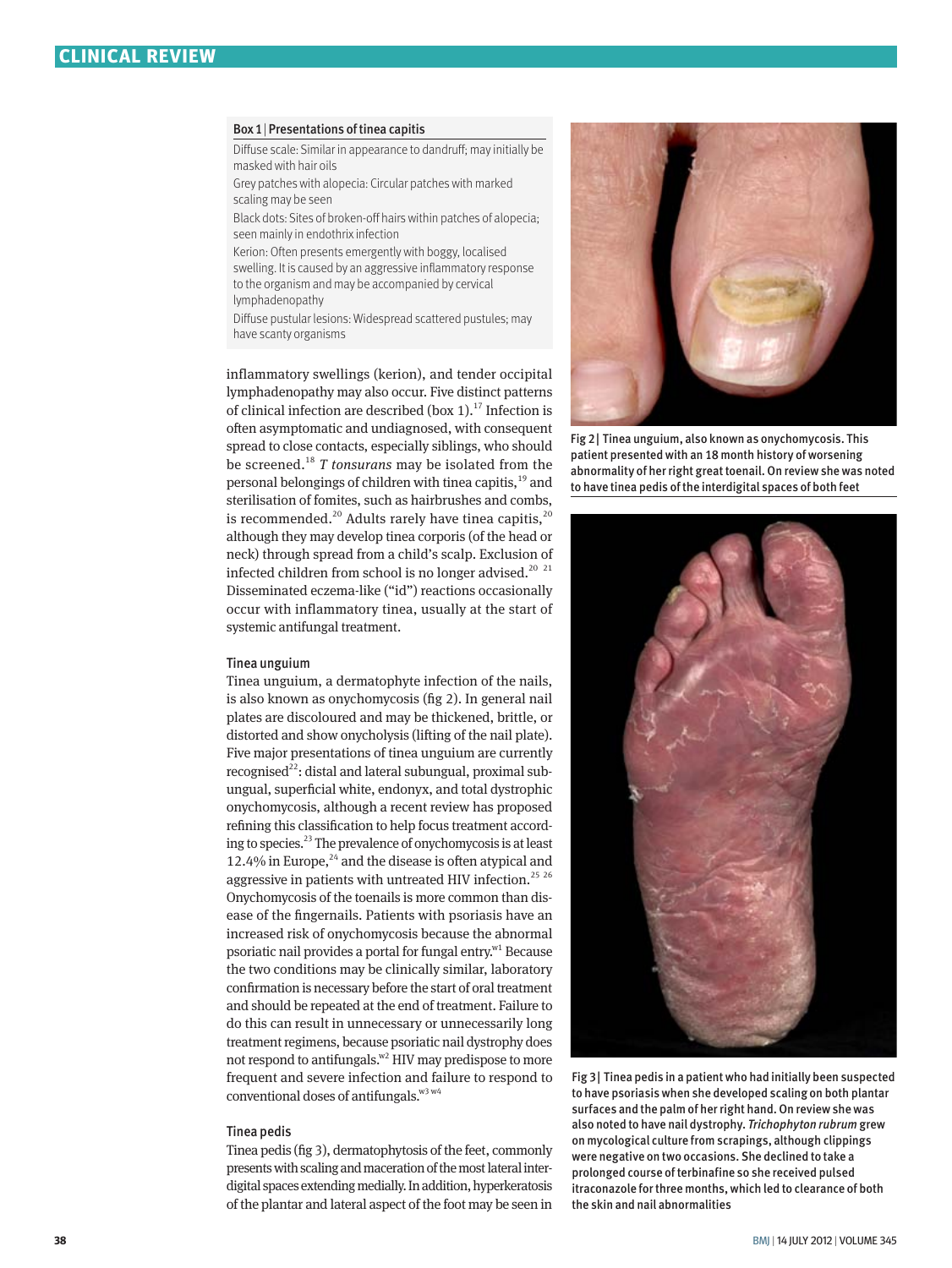the so called moccasin or dry-type pattern of infection. A less common presentation is with small vesicles and blisters on an erythematous base on the plantar surface of the feet, and these lesions look similar clinically to pompholyx eczema.<sup>w5</sup> The prevalence of tinea pedis is high, $^{24}$  particularly in people who wear occlusive footwear, such as athletes.<sup>w6</sup>

#### Tinea corporis and tinea cruris

Tinea corporis and tinea cruris refer to dermatophytosis of the trunk and groin, respectively. Both present with a pruritic erythematous rash with an active scaly palpable edge within which pustules or vesicles may be seen (fig 4). The infection spreads centrifugally and results in annular patches of varying sizes, usually asymmetrical in distribution. Tinea corporis is seen most commonly in children and young adults, whereas tinea cruris is more common in adult men.<sup>6</sup>

#### Tinea manuum

Although dermatophytosis of the hand is usually unilateral, it can be bilateral (fig 5). Infection of the dorsum of the hand is similar to tinea corporis in morphology, although infected palmar surfaces usually have a dry scaling appearance. An entity known as "one hand, two foot syndrome" describes tinea in this asymmetrical distribution, with the dominant hand being more commonly affected.

### Tinea faciei and tinea barbae

Tinea faciei refers to dermatophytosis anywhere on the face, whereas tinea barbae refers specifically to infection within the beard area. Both entities occur in postpubertal boys and men in a pattern similar to that seen for tinea capitis.w7 Zoophilic organisms such as *T verrucosum* or



Fig 4| Tinea corporis and tinea cruris in a teenager. He developed a rash similar to that found on his pet dog by the family vet. *Microsporum canis* was cultured from scrapings. Four weeks of treatment with oral terbinafine led to complete resolution of the eruption



Fig 5| Tinea manuum caused by *Microsporum canis.* The patient presented with a six month history of itchy hands and the diagnosis was confirmed by culture of scrapings. The symptoms cleared after four weeks of treatment with topical terbinafine twice daily

*T mentagrophytes*, the most common pathogens implicated, produce an inflammatory pustular eruption with crusting or kerion formation; *T tonsurans* is an increasingly common cause of a similar problem in wrestlers. The term tinea faciei encompasses both this presentation and the classic annular scaly eruption.

#### Tinea incognito

Superficial cutaneous dermatophytosis can be difficult to distinguish from other inflammatory dermatoses listed in table 2. Topical steroids may alter the morphology of tinea, with flattening of the edge and loss of surface scale (fig 6), making the clinical diagnosis difficult (hence the term tinea incognito).<sup>w8</sup> A large retrospective study of tinea incognito in children found that the face or trunk were most commonly affected and that *T mentagrophytes* was the most common organism.<sup>w9</sup>

## **How is tinea diagnosed?**

#### History

Take a careful history to estimate the duration of symptoms, previous treatments, and affected contacts. Look for a history of exposure to pets—such as dogs, cats, or hamsters—with rashes.

## Examination

Perform a full skin examination focusing on the affected sites. Tinea infections are often asymmetrical in distribution. Morphology is usually scaly with erythema, although the characteristic scaly edge is masked in moist flexures. Differing presentations are seen in the scalp, including a diffuse scaling, black dot ringworm (where hairs break close to the scalp skin), alopecia areata-like hair loss, and kerion. Spread of scaly patches to the upper trunk and limbs may be seen in children with tinea capitis as well as occipital or cervical lymphadenopathy. The toenails and interdigital toeweb spaces are often infected in patients who have tinea at other sites, such as the groin, and should be examined.

## Diagnostic tools: Wood's light

Wood's light is a lamp filtered by Wood's glass (barium silicate containing 9% nickel oxide that transmits rays of a wavelength >365 nm) which, when directed on tinea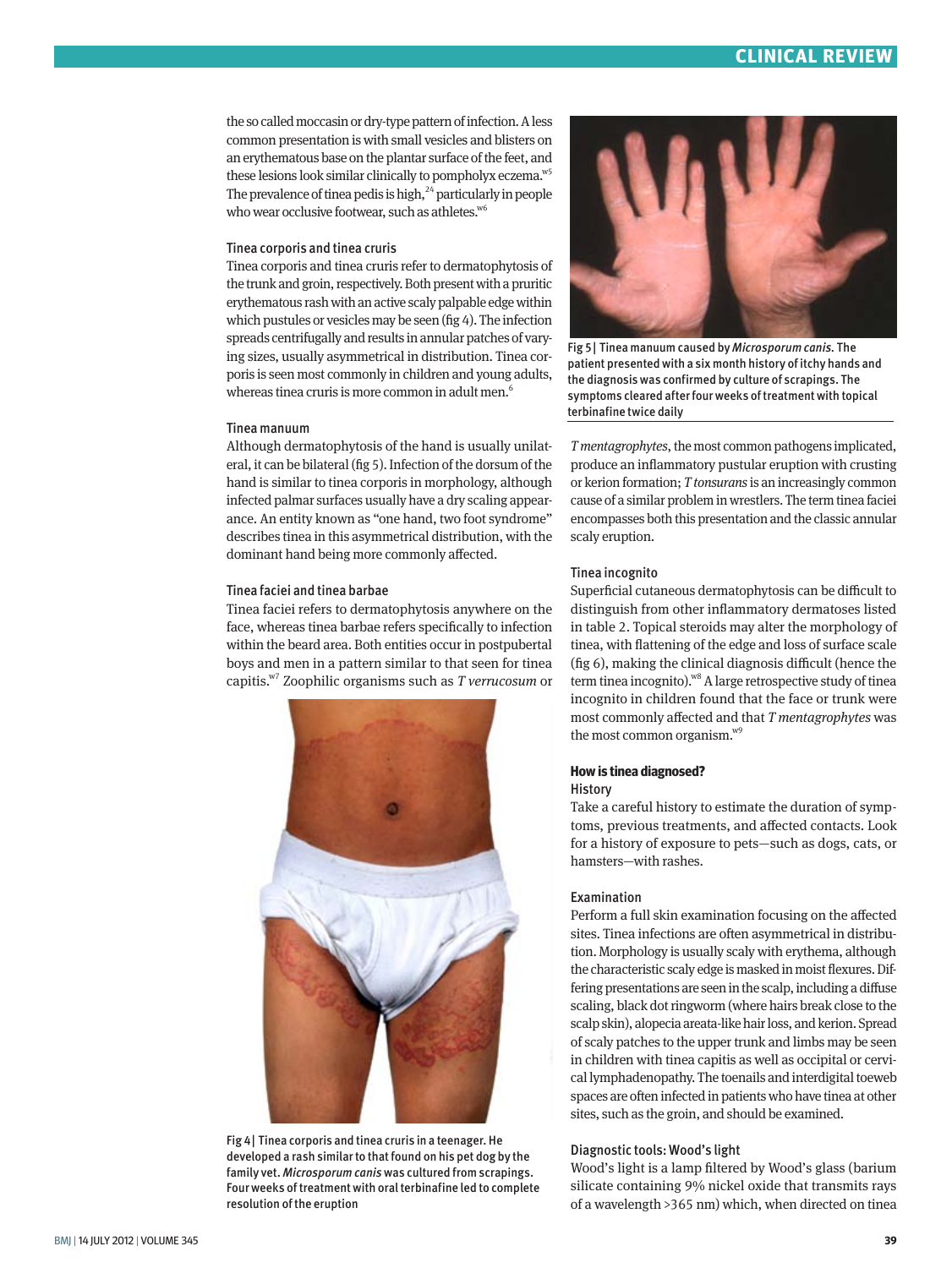

Fig 6| Tinea incognito in a woman who had been treated for one year with a potent topical steroid for a presumed diagnosis of new atopic eczema. Culture of scrapings confirmed the presence of *Trichophyton rubrum*, and the eruption settled with a four week course of oral terbinafine

| Table 1   Samples taken for different types of tinea |                                                      |  |  |  |
|------------------------------------------------------|------------------------------------------------------|--|--|--|
| <b>Site</b>                                          | Sample types                                         |  |  |  |
| Tinea barbae                                         | Swabs, scrapings, brushings                          |  |  |  |
| Tinea capitis                                        | Brushings if scaly, swabs if a kerion or<br>pustules |  |  |  |
| Tinea corporis                                       | Scrapings, swabs if pustules                         |  |  |  |
| Tinea cruris                                         | Swabs, scrapings if scaly                            |  |  |  |
| Tinea incognito                                      | Scrapings often negative                             |  |  |  |
| Tinea manuum                                         | Scrapings, swabs                                     |  |  |  |
| Tinea pedis                                          | Swabs, scrapings                                     |  |  |  |
| Tinea unguium (onychomycosis)                        | Clippings                                            |  |  |  |

capitis caused by *Microsporum* spp in a darkened room, causes hairs to fluoresce bright green.

# **How are samples taken for mycological analysis?** Scalp brushings

An excellent way to collect scaly material is with a disposable travel toothbrush that is brushed briskly over visibly affected areas of the scalp. The brush is then sent for mycological culture. Alternatives include dampened swabs or scrapings (table 1).

## Scrapings

A blunt instrument such as the back of a scalpel blade is useful for obtaining scales from the active edge of a suspected tinea infection. The material collected should be transported in dark paper to the mycology laboratory for microscopy and culture. Do not use plastic containers, such as sterile specimen jars, because the scale sticks to the plastic (owing to static electricity).

## Nail clippings

When nail infection is suspected, include nail clippings and subungual debris in the sample (usually transported in

### A PARENT'S PERSPECTIVE

The past seven months have been an emotional rollercoaster for our whole family. One minute our vivacious 2 year old son was running around, then—within the space of a few weeks—his scalp condition deteriorated from dry and flaky to inflamed and oozing (fig 7), and eventually he ended up on a drip in a hospital bed. He developed a large crusty scab, his hair fell out, and he was left with a very sore red scalp, which looked like a burn. We endured emotional turmoil with "looks" from adults who moved their children away saying "eeugh what's on that boys head?" It has been difficult to deal with the alopecia and not knowing whether his hair would regrow.

Despite many frustrations along the way, he has finally been referred to a dermatologist who clearly knows about his condition, which is a fungal kerion. We are relieved that he is now on the correct treatment and on the road to recovery. We have had a daily battle to get him take his drugs, which taste "yucky." The emotional impact on our son and whole family has been immense and is ongoing.



Fig 7| Fungal kerion in a 2 year old boy

dark folded paper) for microscopy and culture. Because the yield is unpredictable take as much material as possible.

## **Are swabs useful in tinea?**

Swabs for mycology culture are particularly useful when sampling fungal kerions and in pustular or macerated infections.

## Interpreting results of traditional mycological tests

Direct microscopy can be performed immediately, and most laboratories report the presence or absence of fungal hyphae or yeasts within 24 hours. Because scalp brushings are usually transported on a brush, microscopy cannot be performed. Regardless of the collection method and microscopy result all samples are cultured on agar for identification, which takes at least two weeks. A negative culture result cannot be confirmed until plates have been incubated for six weeks. Treatment of clinically obvious or severe cases should not be delayed for culture results, although treatment may need to be altered according to the dermatophyte grown. The presence or absence of fungal elements on microscopy is not always predictive of positive culture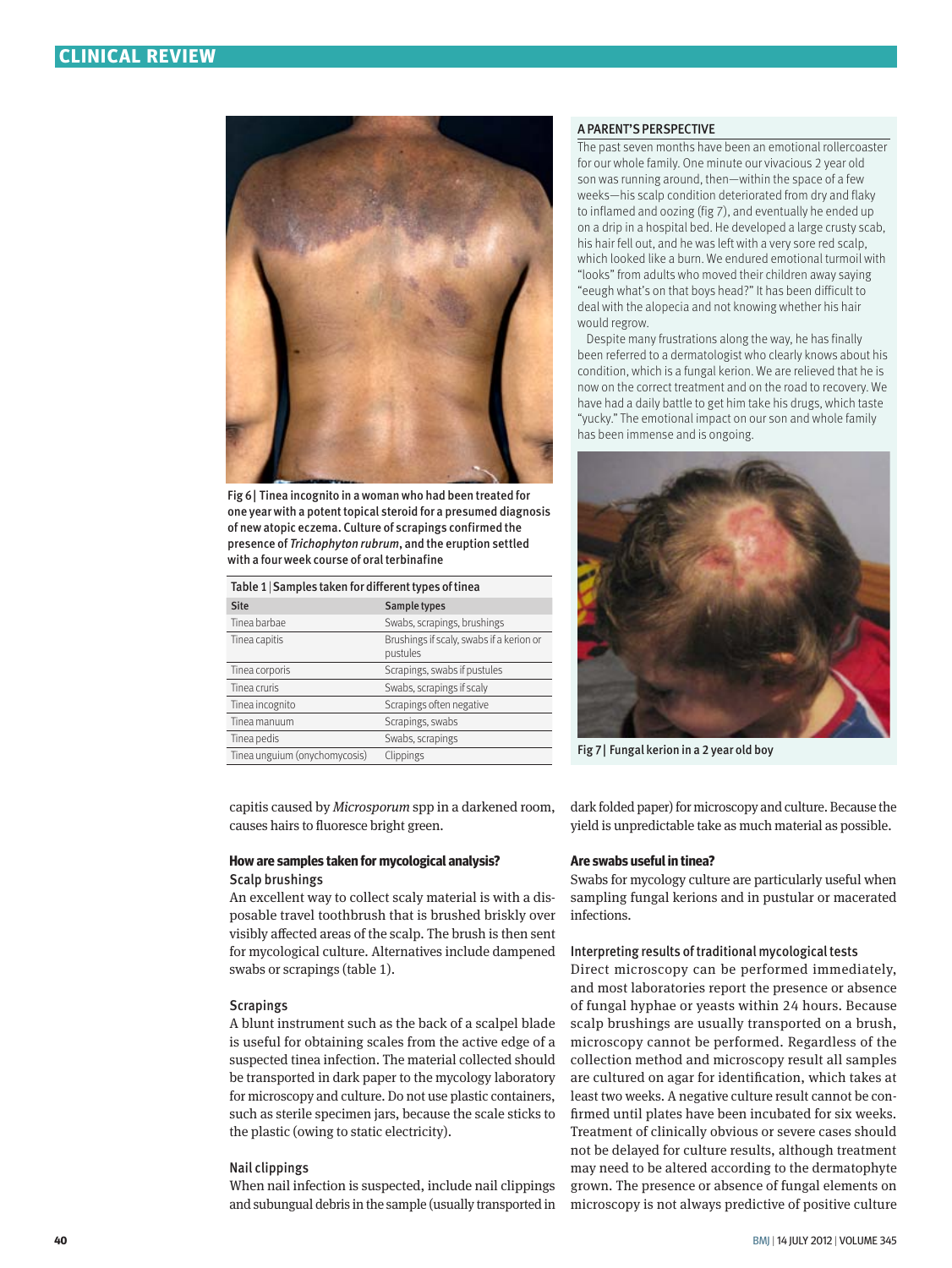| Table 2 Diagnosis and treatment of tinea |                                                                                                               |                                                                                                                                                                                       |                                                                                                   |                                                                                                                                                                                        |  |
|------------------------------------------|---------------------------------------------------------------------------------------------------------------|---------------------------------------------------------------------------------------------------------------------------------------------------------------------------------------|---------------------------------------------------------------------------------------------------|----------------------------------------------------------------------------------------------------------------------------------------------------------------------------------------|--|
| <b>Diagnosis</b>                         | Infectious agents                                                                                             | <b>Clinical manifestations</b>                                                                                                                                                        | Differential diagnosis                                                                            | <b>Treatment</b>                                                                                                                                                                       |  |
| Tinea barbae                             | Trichophyton verrucosum,<br><b>T</b> mentagrophytes                                                           | Infection of the beard area in adult men; usually<br>inflammatory and pustular with crusting                                                                                          | Effects of shaving, folliculitis,<br>Staphylococcus aureus infection,<br>impetigo                 | Oral terbinafine 250 mg daily for 4 weeks;<br>itraconazole 200 mg daily for 2 weeks                                                                                                    |  |
| Tinea capitis                            | Ttonsurans, Microsporum<br>canis, M audouinii,<br>Tverrucosum, Tviolaceum,<br>Tsoudanense                     | Infection of the scalp causing scalp scale, itch, pustules<br>and less often kerion; may cause secondary alopecia;<br>eyebrows and eyelashes may also be affected                     | Atopic eczema, seborrhoeic<br>dermatitis, psoriasis, discoid lupus<br>erythematosus               | Oral terbinafine 250 mg daily for 4 weeks in<br>adults; children (depends on weight) 62.5 mg<br>daily if <20 kg, 125 mg daily if 20-40 kg,<br>250 mg daily if >40 kg (all for 4 weeks) |  |
| Tinea corporis                           | Trubrum, M canis, T tonsurans                                                                                 | Infection of the trunk; pruritic erythematous lesions with<br>central clearing                                                                                                        | Annular psoriasis, discoid eczema,<br>annular erythema                                            | Topical terbinafine 1% cream for 4-6 weeks; if<br>extensive use oral terbinafine or itraconazole                                                                                       |  |
| Tinea cruris                             | Epidermophyton floccosum,<br>Trubrum, Tinterdigitale                                                          | Infection of the groin and pubic area; pruritic<br>erythematous lesions with central clearing                                                                                         | Bacterial or candidal intertrigo,<br>erythrasma, psoriasis, seborrhoeic<br>dermatitis             | Topical terbinafine 1% cream for 2-4 weeks                                                                                                                                             |  |
| Tinea incognito                          | Potentially any cutaneous<br>dermatophytosis that has been<br>inappropriately treated with<br>topical steroid | Spreading erythema that has lost its raised palpable<br>edge and looks more indistinct                                                                                                | Eczema, psoriasis, subacute<br>cutaneous lupus erythematosus                                      | Stop topical steroids and treat with topical<br>terbinafine 1% cream for 6 weeks                                                                                                       |  |
| Tinea manuum                             | Trubrum, Tmentagrophytes                                                                                      | Infection of the hand; pruritic erythematous lesions with<br>central clearing; often one hand (usually the dominant<br>one) only                                                      | Psoriasis, eczema, contact dermatitis,<br>keratoderma, keratolysis exfoliativa                    | Topical or systemic terbinafine for 2-4 weeks                                                                                                                                          |  |
| Tinea pedis                              | Trubrum, Tinterdigitale,<br>E floccosum                                                                       | Infection of the feet involving interdigital spaces and,<br>if chronic, soles of the feet; itchy, peeling, maceration,<br>and fissuring of toe webs                                   | Psoriasis, eczema, contact dermatitis,<br>soft corns, candida, pitted keratolysis,<br>keratoderma | Topical terbinafine 1% cream 2-6 weeks                                                                                                                                                 |  |
| Tinea unguium<br>(onychomycosis)         | E floccosum, Tinterdigitale,<br>Trubrum, Tverrucosum                                                          | Infection of the nail plate; often white or yellow lesions<br>with irregular edges; some degree of subungual<br>hyperkeratosis, which leads to nail detachment, is<br>usually present | Psoriasis, eczema, lichen planus,<br>trauma, candida, bacterial, genetic<br>abnormality           | Oral terbinafine 250 mg daily for 3-6 months;<br>itraconazole 200 mg daily for 3 months or<br>pulsed 200 mg twice daily 7 days/month for a<br>total of 2-3 months                      |  |
| Tinea versicolor                         | Malassezia spp                                                                                                | Small scaly annular hypopigmented or hyperpigmented<br>patches on trunk or neck; when treated macular<br>discoloration can persist for months                                         | Psoriasis, eczema, vitiligo                                                                       | Itraconazole 200 mg daily for 1 week;<br>ketoconazole 200 mg daily for 4 weeks                                                                                                         |  |

## Box 2|Reasons for treatment failure

Poor adherence to treatment: For example, in the UK

terbinafine is available only as a crushable tablet, which may be unpalatable for children

Dermatophyte resistant to drug(s): Consider changing agents if resistance is suspected, but this is very rare

Reinfection from close contacts: This should always be considered in persistent or recurrent cases and contacts should be screened

Alternative diagnoses: Tinea may mimic a variety of other conditions

Rare causes of foot infection: Travel or living abroad may lead to more exotic fungal species that are resistant to treatment being acquired

results, and if a clinician is faced with unexpectedly negative results, repeat the investigations while alternative diagnoses are considered. Collect as much material as possible from the brushings, scrapings, or clippings to ensure that samples are adequate for microscopy and culture; this increases the chance of positive mycology results.

## New molecular techniques

Polymerase chain reaction based methods are emerging as useful investigations for the detection of dermatophytes, mainly in nail disease. Currently, however, these are available only occasionally as routine diagnostic procedures. One such commercially available technique, Onychodiag (BioAdvance, France), was designed to detect dermatophytes using a polymerase chain reaction enzyme linked immunosorbent assay in nail samples. In a multicentre study this had a sensitivity of 83.6% and a specificity of 100%.<sup>w10</sup>

#### **How is tinea treated?**

Treatment depends on the anatomical location of the infection and the pathogen (table 2).

## Tinea capitis

Topical treatments are not effective in tinea capitis because the pathogenic fungi are located within the hair. A 2007 Cochrane review of systemic antifungal treatment for tinea capitis in children concluded that newer treatments, including terbinafine, have equivalent efficacy and safety profiles to griseofulvin and allow treatment to be shorter.<sup>w11</sup> A subsequent randomised controlled trial found that complete cure rates for *T tonsurans* infection were significantly higher for terbinafine than for griseofulvinw12; however, griseofulvin remains the only licensed treatment for children in the UK. Nonetheless, many dermatology units in the UK use terbinafine as first line treatment because it is highly effective, well tolerated, and adherence to treatment is high (box 2). Griseofulvin seems to be more effective in *Microsporum* infections,<sup>w13</sup> highlighting the importance of mycological identification in infected people. Similarly, oral itraconazole is effective in treating infections of the scalp. Oral terbinafine is the

### TIPS FOR NON-SPECIALISTS

Patients with tinea cruris should be examined for tinea pedis Patients with recurrent cellulitis of the lower leg may have tinea pedis as the portal of entry of bacteria

Tinea capitis infections and onychomycosis rarely respond to topical treatment

Investigate the family of a child with tinea capitis for simultaneous infection

Children with tinea capitis usually have associated occipital lymphadenopathy